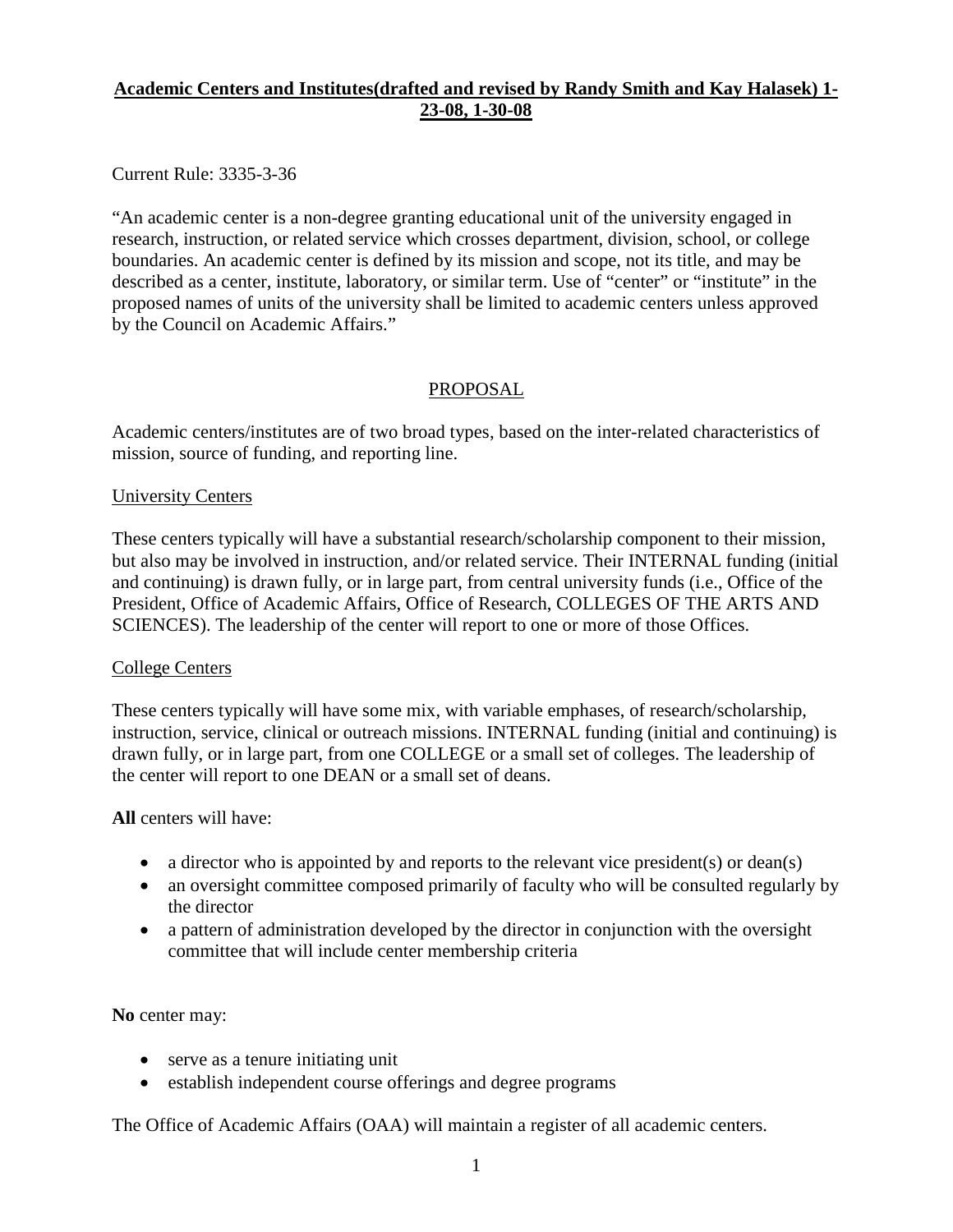### -2-

### **II: Establishment of Centers**

Individuals/groups wanting to establish an academic center, should consult with the Office of Academic Affairs to determine the appropriate path for proposal development.

### University Centers

Proposals will be developed following the "guidelines for the establishment and review of academic centers" and submitted to the OAA for action.

The Chair of the Council on Academic Affairs (CAA), the Provost's designee to that Council, and the Chair of the University Research Committee (URC) will review the proposal to ensure adherence to the guidelines and determine if IT INCLUDES a substantial research component.

If so, a "centers subcommittee" of the Council, supplemented with membership from URC, will review the proposal and bring a recommendation for action to CAA. If a substantial research component DOES NOT EXIST, the special subcommittee of the Council (without URC involvement) will review the proposal and bring a recommendation for action to CAA.

If approved by CAA, the proposal will be sent to the University Senate for final approval. That action will be communicated to the Board of Trustees.

#### College Centers

Each college will have a template for the establishment and review of centers that will be included in the college pattern of administration. Copies of college templates also will be maintained in the Office of Academic Affairs. Proposals will be developed with adherence to the template, and submitted to the dean(s) of the college(s).

No review/action by CAA is required. The dean(s) will inform the Office of Academic Affairs of the establishment of such a center. OAA will inform CAA - resulting in official institutional notification.

### **III: Review of Centers**

#### University Centers

All centers will be reviewed two years after initial establishment and at four-year intervals thereafter. The centers subcommittee of CAA will conduct the review following the "guidelines for the establishment and review of centers" and bring a recommendation for action to CAA. The range of actions INCLUDE: continuation; conditional continuation with a follow-up in less than four years; and termination.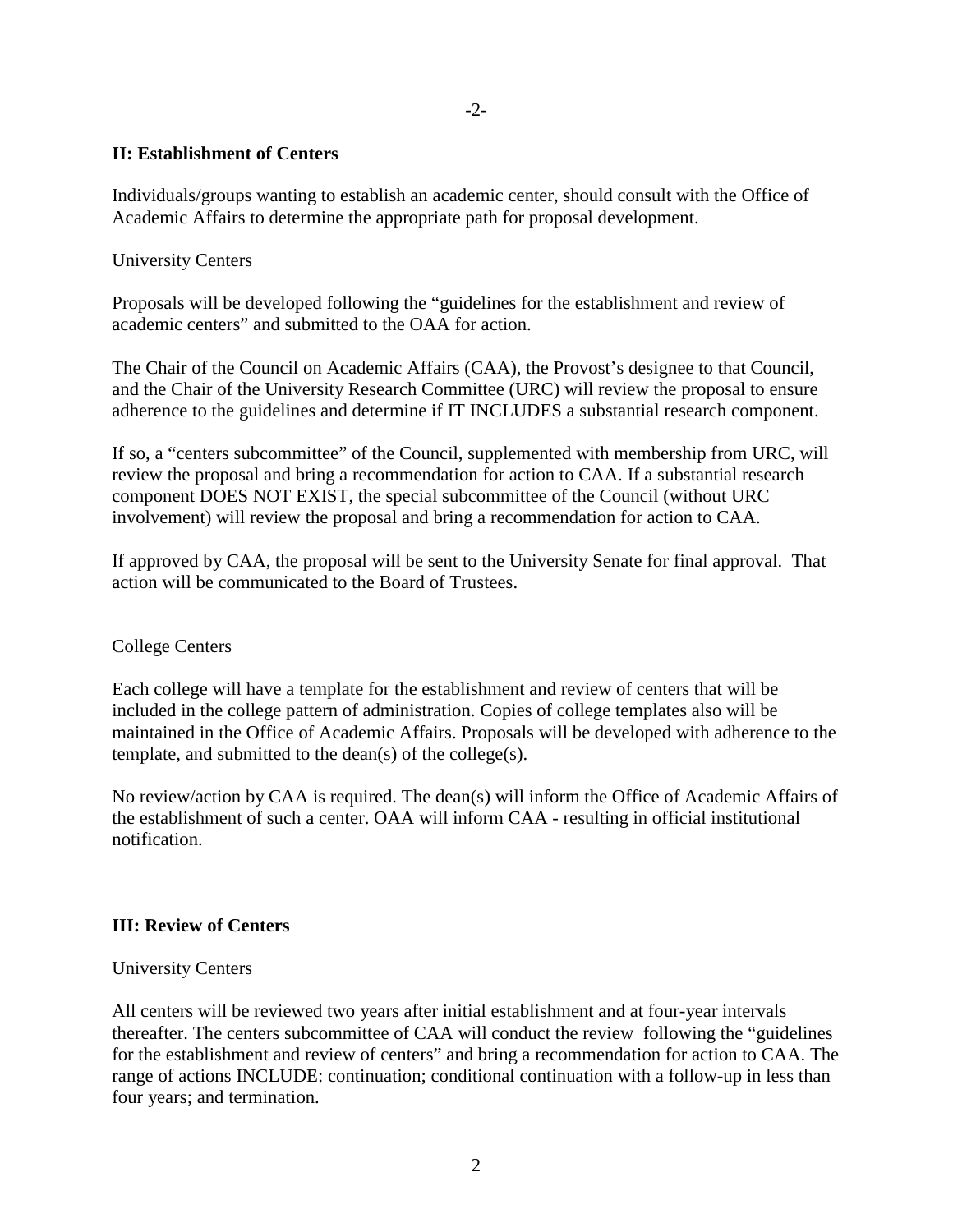### College Centers

All centers will be monitored through annual reports to the college dean(s). Should significant change to a center occur, or a decision be made to abolish a center, notification of that decision will be made to the Office of Academic Affairs and through it to CAA.

Note: All centers moving from one type to another must be reviewed and approved by CAA.

### **IV: Temporary/Conditional Use of the Term "Center"**

By university rule, all uses of the terms "center" and "institute" must be approved by the Council on Academic Affairs. Beyond "university" and "college" centers, start-up centers are permitted.

Use of the term "center" related to external and/or central institutional funding possibilities may occur in an expedited manner following submission of a formal request by a vice president or dean and then review and approval by CAA. If approved, that action will be communicated directly to the Board of Trustees. Should funding not be secured, use of the term center ends. If funding is secured, the appropriate process for establishment of a University or College center must occur.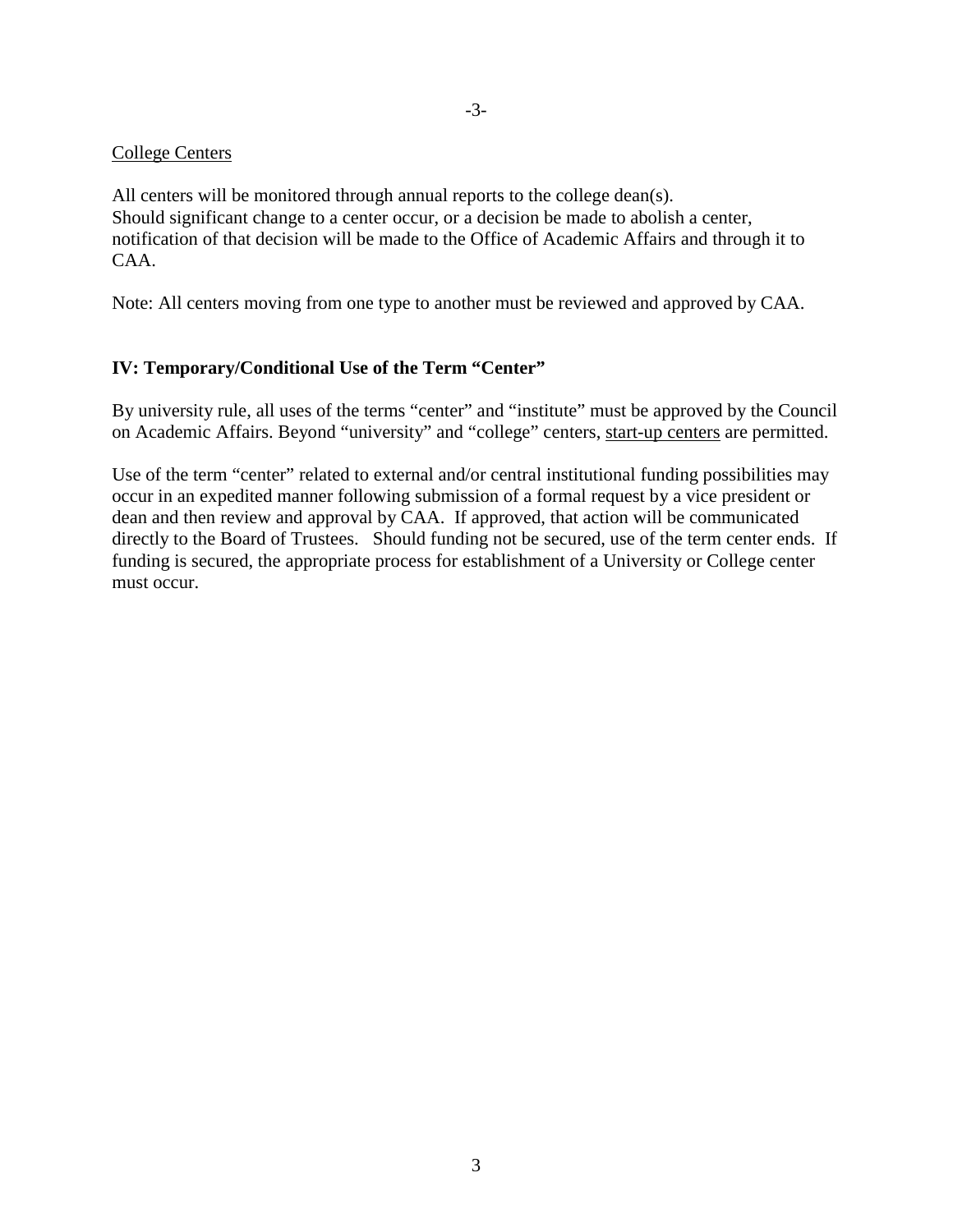# **DRAFT GUIDELINES FOR THE ESTABLISHMENT AND REVIEW OF UNIVERSITY ACADEMIC CENTERS**

# 1. Procedure

- A. Those wanting to establish an academic center must consult with the Office of Academic Affairs to determine the appropriate path for proposal development.
- B. A University Academic Center proposal will be submitted to the Office of Academic Affairs and reviewed by the Chair of the Council on Academic Affairs, the Executive Vice President and Provost's designee to that Council, and the Chair of the University Research Committee to ensure adherence to the guidelines and determine if a substantial research component EXISTS.
- C. A centers subcommittee of the Council then will review the proposal. That subcommittee will be supplemented with membership from the University Research Committee if there is a substantial research component. The subcommittee will bring a recommendation for action to the Council ON ACADEMIC AFFAIRS.
- D. A proposal approved by the Council will be sent to the University Senate for action. If approved by the Senate, that action will be communicated to the Board of Trustees.

# 2. Proposal to Establish a University Center

The proposal should provide IN CLEARLY LABELED SECTIONS the information requested below.

# MISSION

- A. Explain the mission of the center and how it is aligned with the University's Academic Plan and strategic goals. IN PARTICULAR describe OR explain the following:
	- a. THE missions of the University (research, teaching, service or outreach) most relevant to the center;
	- b. The interdisciplinary nature of the center;
	- c. The goals of the center THAT cannot be met within existing academic units.

# **FACULTY**

- B. Describe the level of faculty interest and commitment to the center. In particular, provide, describe or explain the following:
	- a. The criteria for selecting the center's faculty membership;
	- b. A list of faculty expressing interest in associating with the center AND accompanying documentation that their chairpersons/directors SUPPORT such involvement;
	- c. The extent to which staff and students will be involved and how they will be supported.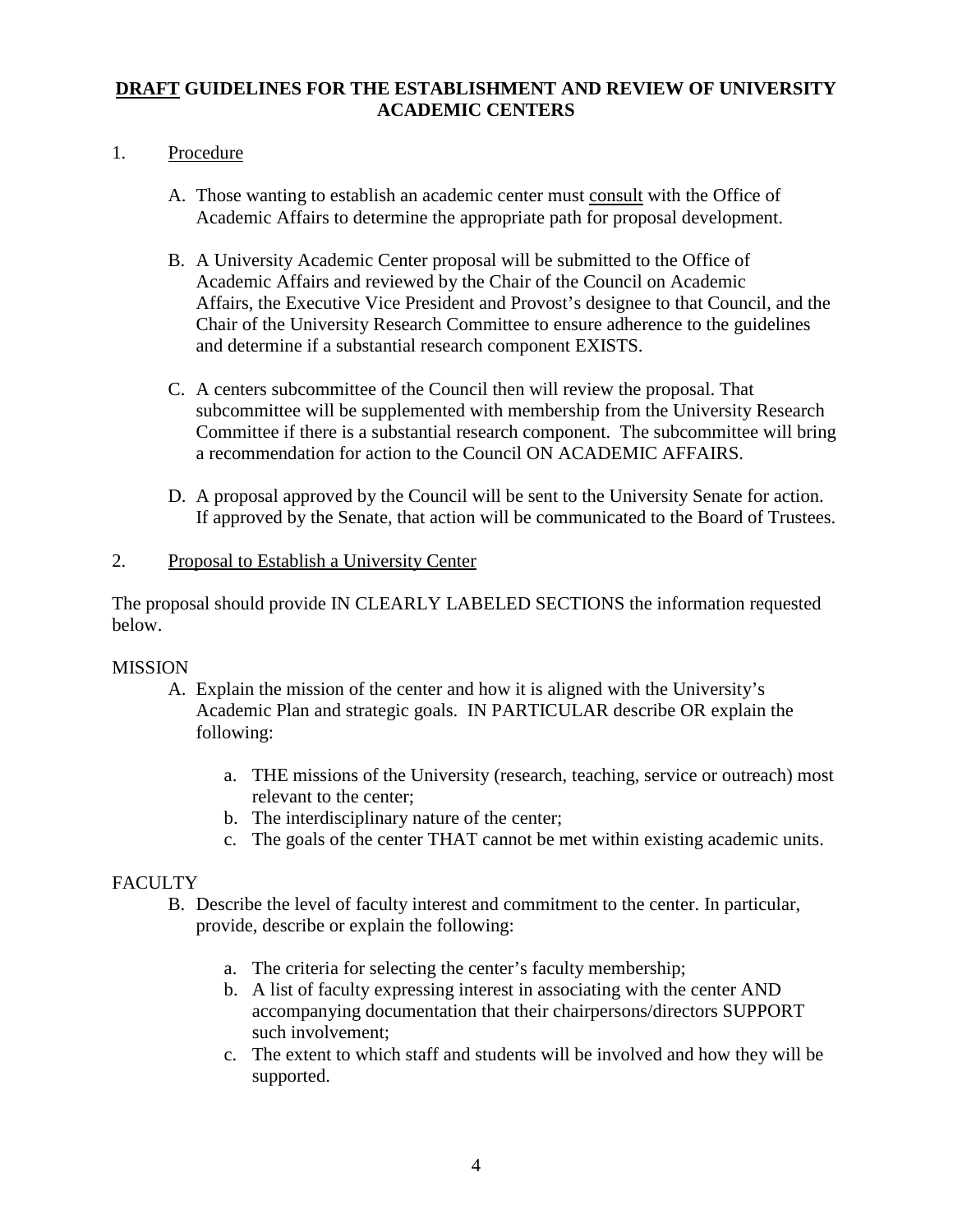### ADMINISTRATION

- C. DESCRIBE THE ADMINISTRATIVE STRUCTURE AND RESPONSIBILITIES OF THE DIRECTOR AND OVERSIGHT COMMITTEE. In particular, describe or explain the following:
	- a. The name of the director or interim director of the center;
	- b. The proposed responsibilities of the director;
	- c. The function(s) and composition of the Oversight Committee;
	- d. The reporting line the dean, group of deans, or vice president to whom the center will report;
	- e. The main components of a pattern of administration for the center (to be formally completed/approved within a year of center establishment)

### BUDGET/FUNDING

- D. SPECIFY BUDGET AND FUNDING SOURCES FOR THE CENTER. In particular, describe or explain the following:
	- a. The expected budget for the first year of operation.
	- b. Funding sources and one-time and recurring costs.
	- c. Existing or new equipment, space, and facilities needed to establish the center.
	- d. The sustainability of the center possibilities for external funding, and details of related funding proposal submissions.

# EVALUATIVE CRITERIA AND BENCHMARKS

E. Propose AND DEFINE specific criteria and benchmarks against which the center WILL be measured.

# SUPPORTING MATERIALS

- F. SOLICIT AND INCLUDE Letters of Support FROM
	- a. Relevant department chairpersons, school directors, deans, and vice presidents FROM WITHIN THE UNIVERSITIES
	- b. interested parties outside the University
	- c. from entities with similar emphases at other universities
- 3. Review of Centers

The Office of Academic Affairs will maintain a list of University Academic Centers.

- A. Two years after initial establishment, the center will be reviewed by the centers subcommittee of the Council on Academic Affairs supplemented with membership from the University Research Committee. THE SUBCOMMITTEE, AFTER COMPLETING ITS REVIEW, WILL MAKE A RECOMMENDATIONTO THE COUNCIL ON ACADEMIC AFFAIRS. The review will include the following:
	- a. an assessment of progress made since the center was established using the criteria and benchmarks specified in the initial proposal;
	- b. a review of the Pattern of Administration (see 2.C.e. above)